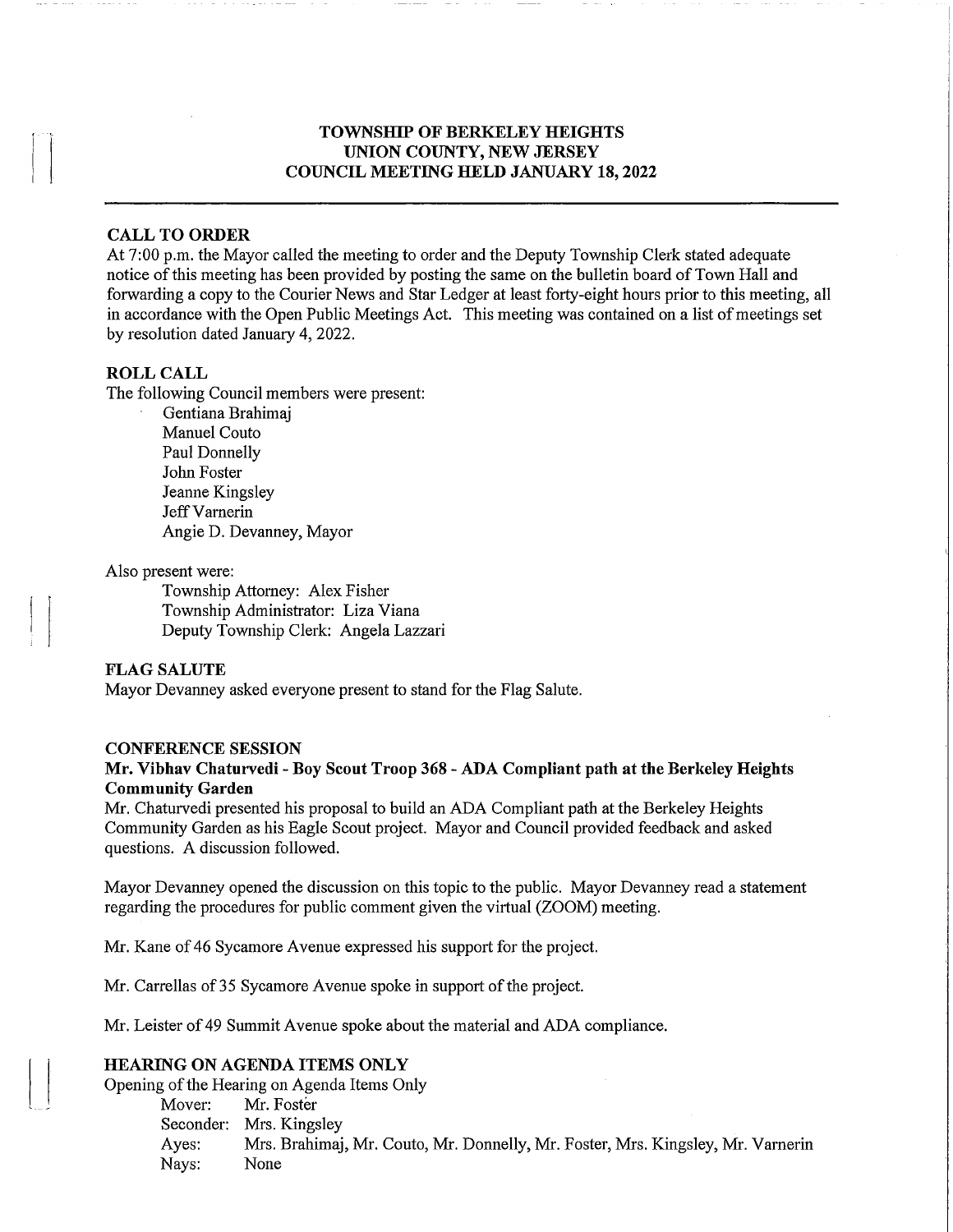| Abstain: | None |
|----------|------|
| Absent:  | None |

Mayor Devanney noted that Resolutions #4 and #8 are being pulled from the Agenda.

No voices were heard.

Closing of the Hearing on Agenda Items Only

| Mover:   | Mr. Foster                                                                      |
|----------|---------------------------------------------------------------------------------|
|          | Seconder: Mrs. Kingsley                                                         |
| Ayes:    | Mrs. Brahimaj, Mr. Couto, Mr. Donnelly, Mr. Foster, Mrs. Kingsley, Mr. Varnerin |
| Nays:    | None                                                                            |
| Abstain: | None                                                                            |
| Absent:  | None                                                                            |

# APPROVAL OF RESOLUTIONS

1. Resolution approving Bill List dated January 18, 2022, in the amount of \$261,174.99.

Approval of Resolution

|                  | Mover: Mrs. Kingsley                                                            |
|------------------|---------------------------------------------------------------------------------|
|                  | Seconder: Mr. Varnerin                                                          |
| Ayes:            | Mrs. Brahimaj, Mr. Couto, Mr. Donnelly, Mr. Foster, Mrs. Kingsley, Mr. Varnerin |
| Nays:            | None                                                                            |
| Abstain:         | None                                                                            |
| Absent:          | None                                                                            |
| Result: Approved |                                                                                 |

2. Resolution consenting to the expansion of use of the Leased Premises to permit the collocation of additional equipment on the tower on the Leased Premises for Dish Wireless LLC. (Tower at 110 Circle View Avenue).

Approval of Resolution

|                     | Mover: Mr. Varnerin                                                             |
|---------------------|---------------------------------------------------------------------------------|
| Seconder: Mr. Couto |                                                                                 |
| Ayes:               | Mrs. Brahimaj, Mr. Couto, Mr. Donnelly, Mr. Foster, Mrs. Kingsley, Mr. Varnerin |
| Nays:               | None                                                                            |
| Abstain:            | None                                                                            |
| Absent:             | None                                                                            |
| Result: Approved    |                                                                                 |

3. Resolution awarding a professional service contract to Santarcangelo Law, LLC., for advice and counsel pertaining to regulation of vacant and abandoned properties, code enforcement, Uniform Construction Code and Zoning matters, in an amount not to exceed \$24,000.00.

Mrs. Kingsley expressed her appreciation for Mr. Couto bringing this firm to the Township.

Approval of Resolution Mover: Mrs. Brahimaj Seconder: Mr. Couto Ayes: Mrs. Brahimaj, Mr. Couto, Mr. Donnelly, Mr. Foster, Mrs. Kingsley, Mr. Varnerin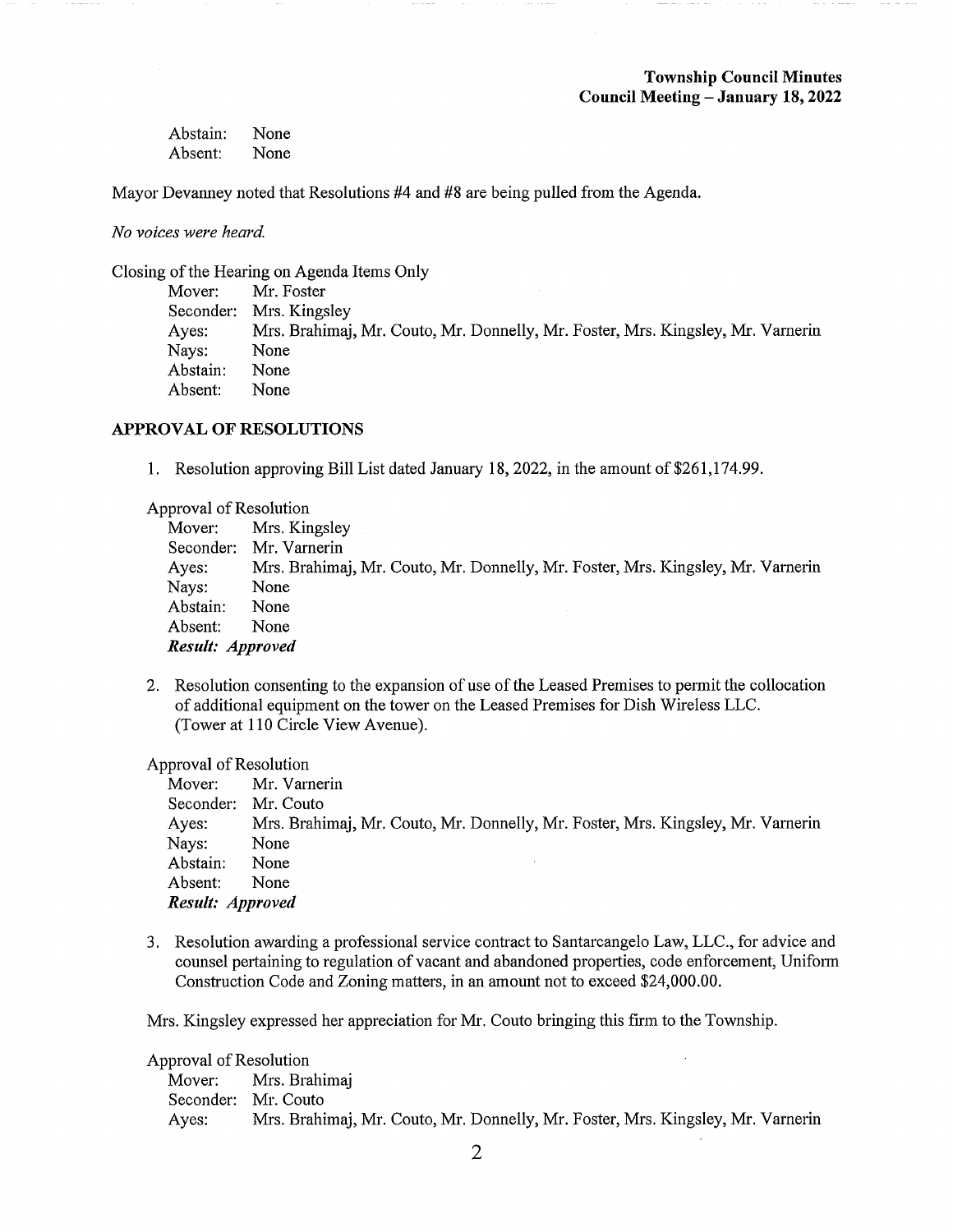Nays: None<br>Abstain: None Abstain: None<br>Absent: None Absent: Result: Approved

# PULLED

- 4. Resolution appointing various member to the Truth, Community Healing and Inclusion Committee.
- 5. Resolution appointing Carolyn Sayre to the Board of health for a (3) year term, expiring on December 31,2024.

#### Approval of Resolution

|                  | Mover: Mr. Donnelly                                                             |
|------------------|---------------------------------------------------------------------------------|
|                  | Seconder: Mr. Varnerin                                                          |
| Ayes:            | Mrs. Brahimaj, Mr. Couto, Mr. Donnelly, Mr. Foster, Mrs. Kingsley, Mr. Varnerin |
| Nays:            | None                                                                            |
| Abstain:         | None                                                                            |
| Absent:          | None                                                                            |
| Result: Approved |                                                                                 |

6. Resolution authorizing Vibhav Chatirvedi of Boy Scout Troop 368, to install an ADA compliant path at the Berkeley Heights Community Garden.

Mr. Foster spoke in support of this resolution.

#### Approval of Resolution

| Mover:           | Mr. Foster                                                                      |
|------------------|---------------------------------------------------------------------------------|
|                  | Seconder: Mr. Varnerin                                                          |
| Ayes:            | Mrs. Brahimaj, Mr. Couto, Mr. Donnelly, Mr. Foster, Mrs. Kingsley, Mr. Varnerin |
| Nays:            | None                                                                            |
| Abstain:         | None                                                                            |
| Absent:          | None                                                                            |
| Result: Approved |                                                                                 |
|                  |                                                                                 |

7. Resolution authorizing purchase of certain goods and services through the use of the State Cooperative System.

# Approval of Resolution<br>Mover: Mrs. Kir

Mrs. Kingsley Seconder: Mr. Couto<br>Ayes: Mrs. Brahi Ayes: Mrs. Brahimaj, Mr. Couto, Mr. Donnelly, Mr. Foster, Mrs. Kingsley, Mr. Varnerin<br>Nays: None None<br>None Abstain: None<br>Absent: None Absent: Result: Approved

# PULLED

8. Resolution authorizing the execution of a Sewer Use Agreement with the Warren Township Sewerage Authority.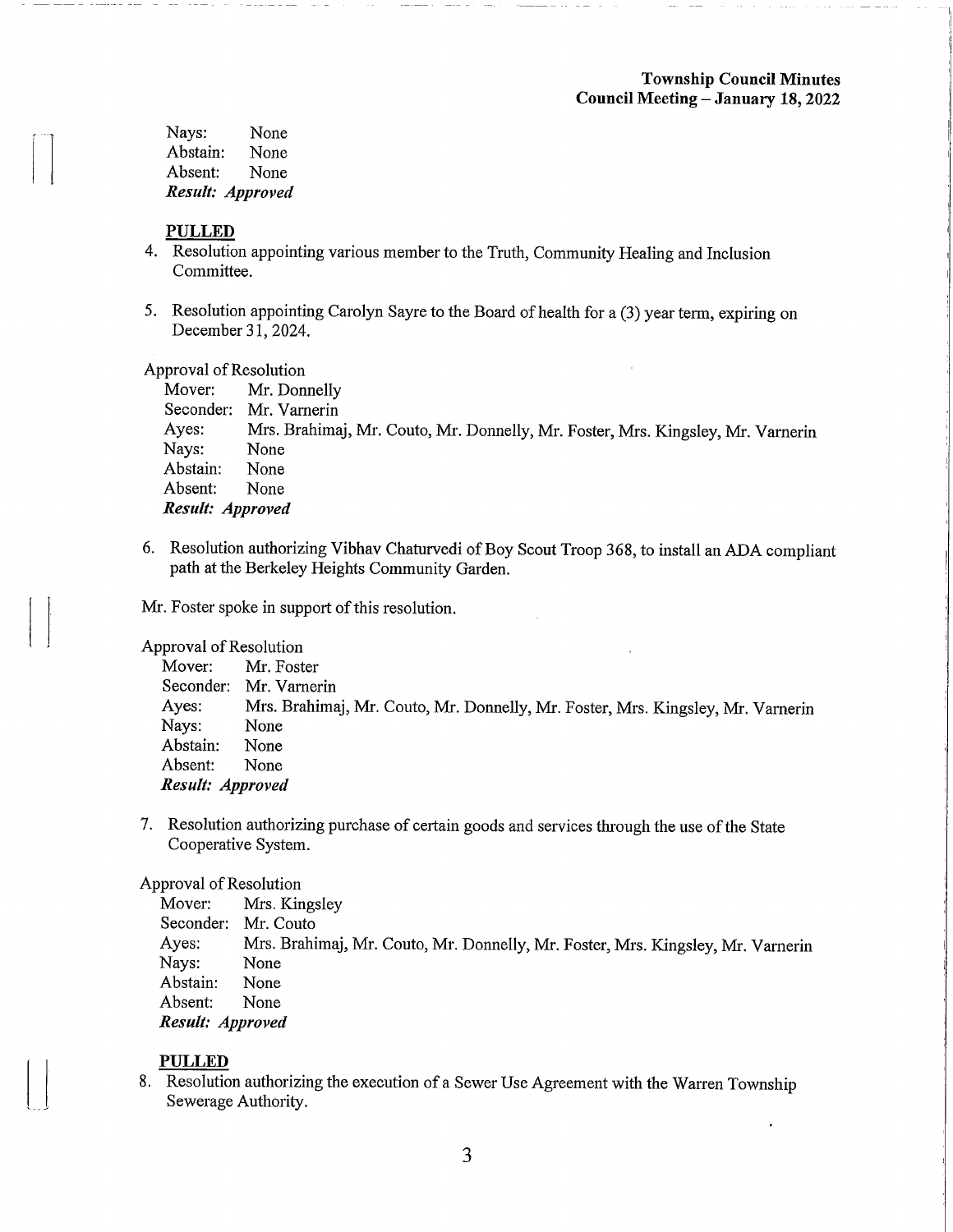9. Resolution authorizing a professional services agreement with FSD Enterprises, LLC., for consulting services for wireless telecommunications.

Approval of Resolution

Mover: Mrs. Brahimaj Seconder: Mr. Foster Ayes: Mrs. Brahimaj, Mr. Couto, Mr. Donnelly, Mr. Foster, Mrs. Kingsley, Mr. Vamerin Nays: None<br>Abstain: None Abstain: None<br>Absent: None Absent: Result: Approved

#### INTRODUCTION OF ORDINANCES

Public Hearing and Final Adoption Scheduled for February 1,2022.

The Clerk presented and read:

"ORDINANCE OF THE TOWNSHIP OF BERKELEY HEIGHTS, COUNTY OF UNION, NEW JERSEY MAKING THE PROVISIONS OF SUBTITLE 1 OF TITLE 39 OF THE REVISED STATUTES OF NEW JERSEY APPLICABLE TO THE PROPERTY LOCATED AT BLOCK 1901, LOT 35 (100 LOCUST AVENUE) AND REGULATING THE USE OF DRIVEWAYS AND PARKING LOTS THEREON BY MOTOR VEHICLES."

That the Ordinance as read by the Township Clerk be offered on first reading and that February 1, 2022 be set as the date of Public Hearing and that the Township Clerk is directed to advertise same in the Courier News

Mover: Mr. Couto Seconder: Mrs. Kingsley Ayes: Mrs. Brahimaj, Mr. Couto, Mr. Donnelly, Mr. Foster, Mrs. Kingsley, Mr. Varnerin Nays: None<br>Abstain: None Abstain: Absent: None Result: Approved

## TOWNSHIP COUNCIL REPORTS

Councilmembers provided Council Reports and Committee updates.

# ADMINISTRATION REPORTS

Mayor Devanney provided the Mayor's Report. Ms. Viana provided the Administrator's Report

Approval of Township Council and Administration Reports

Mover: Mr. Donnelly Seconder: Mrs. Kingsley Ayes: Mrs. Brahimaj, Mr. Couto, Mr. Donnelly, Mr. Foster, Mrs. Kingsley, Mr. Varnerin Nays: None Abstain: None Absent: None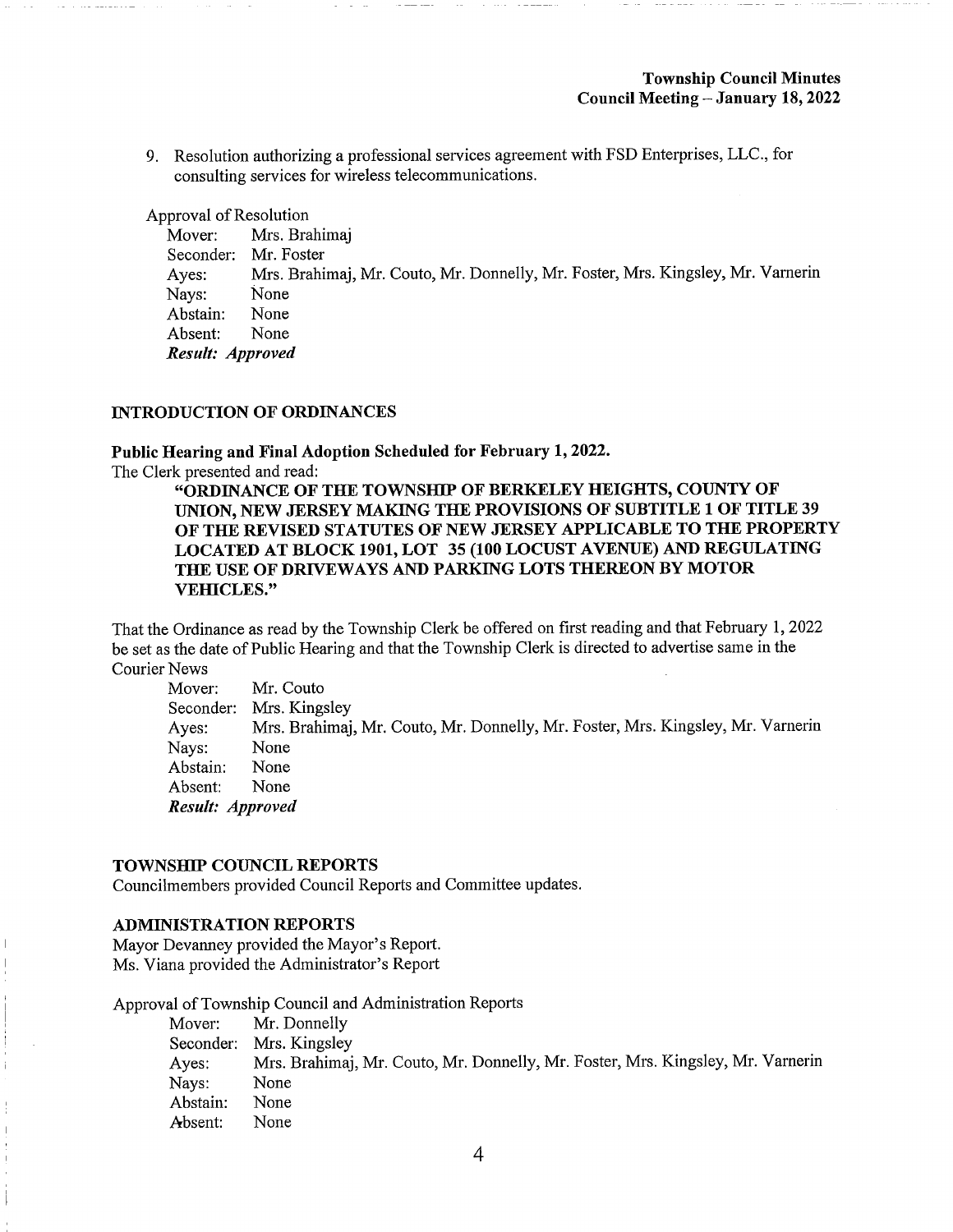Result: Approved

## CITIZENS HEARING

Opening of the Citizens Hearing<br>Mover: Mr. Foster Mr. Foster Seconder: Mr. Varnerin<br>Ayes: Mrs. Brahima Mrs. Brahimaj, Mr. Couto, Mr. Donnelly, Mr. Foster, Mrs. Kingsley, Mr. Varnerin<br>None Nays: None<br>Abstain: None Abstain: None<br>Absent: None Absent:

Mr. Kane welcomed the new Councilmembers.

Ms. Illis of 102 Twin Falls Road spoke in support of the efforts to restore Littel Lord. Mayor Devanney responded.

Ms. Illis noted that she found it confusing when agenda changes are posted. Mayor Devanney responded.

Ms. Illis asked when the meeting rooms in the library will be available. Mayor Devanney responded.

# Closing of the Citizens Hearing

Mr. Foster Seconder: Mr. Varnerin<br>Ayes: Mrs. Brahima Mrs. Brahimaj, Mr. Couto, Mr. Donnelly, Mr. Foster, Mrs. Kingsley, Mr. Varnerin<br>None Nays: None<br>Abstain: None Abstain: None<br>Absent: None Absent:

## EXECUTIVE SESSION -

1. Attorney – Client Privilege – Municipal Complex

Move to go into Executive Session  $(7:55 \text{ p.m.})$ <br>Mover:

Mover: Mrs. Kingsley<br>Seconder: Mr. Varnerin Seconder: Mr. Varnerin<br>Ayes: Mrs. Brahima Ayes: Mrs. Brahimaj, Mr. Couto, Mr. Donnelly, Mr. Foster, Mrs. Kingsley, Mr. Vamerin None<br>None Abstain: None<br>Absent: None Absent:

Mayor Devanney reminded all that they will be coming out of Executive Session only to adjourn.

#### ADJOURNMENT

Moved by Mr. Vamerin to adjourn and all were in favor. (8:44 p.m.)

Approved: April 5,2022